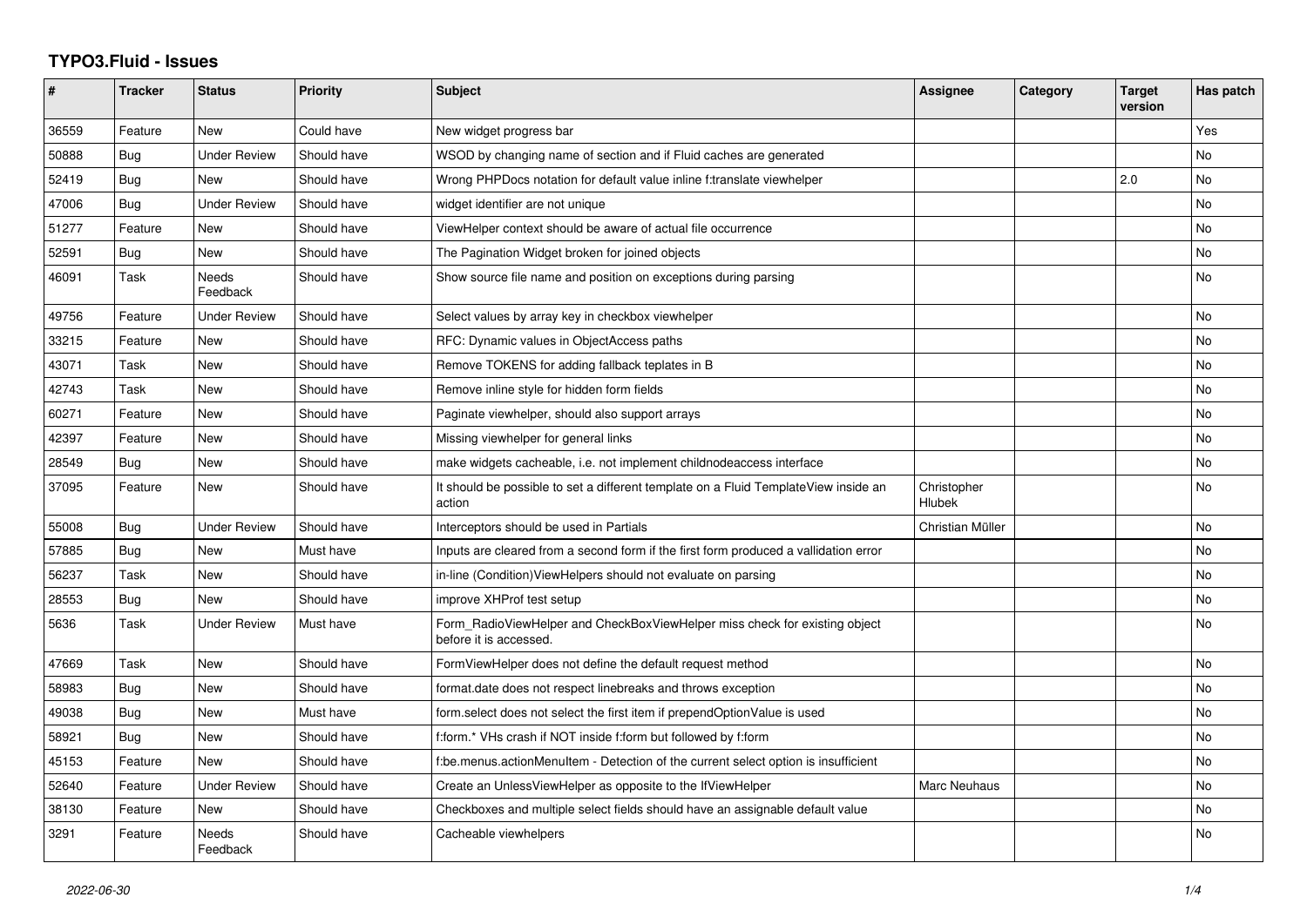| #     | <b>Tracker</b> | <b>Status</b>       | <b>Priority</b> | <b>Subject</b>                                                                                              | <b>Assignee</b>        | Category | <b>Target</b><br>version | Has patch |
|-------|----------------|---------------------|-----------------|-------------------------------------------------------------------------------------------------------------|------------------------|----------|--------------------------|-----------|
| 46545 | Feature        | New                 | Should have     | Better support for arrays in options of SelectViewHelper                                                    |                        |          |                          | No        |
| 40081 | Feature        | New                 | Should have     | Allow assigned variables as keys in arrays                                                                  |                        |          |                          | No        |
| 28552 | <b>Bug</b>     | New                 | Should have     | (v5) write ViewHelper test for compiled run; adjust functional test to do two passes<br>(uncached & cached) |                        |          |                          | No        |
| 28550 | Bug            | New                 | Should have     | (v4) make widgets cacheable, i.e. not implement childnodeaccess interface                                   |                        |          |                          | No        |
| 28554 | Bug            | New                 | Should have     | (v4) implement feature flag to disable caching                                                              |                        |          |                          | No.       |
| 28551 | <b>Bug</b>     | Accepted            | Should have     | (v4) backport VHTest                                                                                        | Sebastian<br>Kurfuerst |          |                          | No        |
| 9514  | Feature        | New                 | Should have     | Support explicit Array Arguments for ViewHelpers                                                            |                        |          |                          |           |
| 9005  | Feature        | Accepted            | Could have      | Fluid Template Analyzer (FTA)                                                                               | Sebastian<br>Kurfuerst |          |                          |           |
| 52536 | Bug            | <b>Under Review</b> | Should have     | Errorclass not set if no property-attribute set                                                             |                        |          |                          |           |
| 13045 | <b>Bug</b>     | New                 | Should have     | Entity decode of strings are different between if-conditions and output of variable                         |                        |          |                          |           |
| 45345 | Feature        | Needs<br>Feedback   | Should have     | Easy to use comments for fluid that won't show in output                                                    |                        |          |                          |           |
| 48355 | Feature        | New                 | Could have      | Assign output of viewhelper to template variable for further processing.                                    |                        |          |                          |           |
| 32035 | Task           | New                 | Should have     | Improve fluid error messages                                                                                |                        | Core     |                          | Yes       |
| 7608  | Feature        | <b>New</b>          | Could have      | Configurable shorthand/object accessor delimiters                                                           |                        | Core     |                          | Yes       |
| 51239 | Bug            | <b>Under Review</b> | Must have       | AbstractViewHelper use incorrect method signature for "\$this->systemLogger->log()"                         | Adrian Föder           | Core     |                          | Yes       |
| 33551 | Bug            | New                 | Must have       | View helper values break out of a partial scope                                                             | Sebastian<br>Kurfuerst | Core     |                          | No        |
| 3481  | Bug            | New                 | Should have     | Use ViewHelperVariableContainer in PostParseFacet                                                           |                        | Core     |                          | No        |
| 39990 | <b>Bug</b>     | New                 | Should have     | Same form twice in one template: hidden fields for empty values are only rendered<br>once                   |                        | Core     |                          | No        |
| 30555 | Feature        | New                 | Could have      | Make TagBuilder more extensible                                                                             |                        | Core     |                          | No        |
| 27607 | <b>Bug</b>     | New                 | Must have       | Make Fluid comparisons work when first element is STRING, second is NULL.                                   |                        | Core     |                          | No        |
| 33394 | Feature        | Needs<br>Feedback   | Should have     | Logical expression parser for BooleanNode                                                                   | Tobias Liebig          | Core     |                          | No        |
| 10472 | Feature        | New                 | Could have      | <b>Fluid Standalone distribution</b>                                                                        |                        | Core     |                          | No        |
| 62346 | Feature        | New                 | Could have      | f:comment should have high precende                                                                         |                        | Core     | 3.x                      | No        |
| 12863 | <b>Bug</b>     | New                 | Should have     | Attributes of a viewhelper can't contain a '-'                                                              | Sebastian<br>Kurfuerst | Core     |                          | No        |
| 46257 | Feature        | <b>Under Review</b> | Should have     | Add escape sequence support for Fluid                                                                       |                        | Core     |                          | No        |
| 4704  | Feature        | New                 | Should have     | Improve parsing exception messages                                                                          |                        | Core     |                          |           |
| 1907  | Feature        | New                 | Could have      | Default values for view helpers based on context                                                            |                        | Core     |                          |           |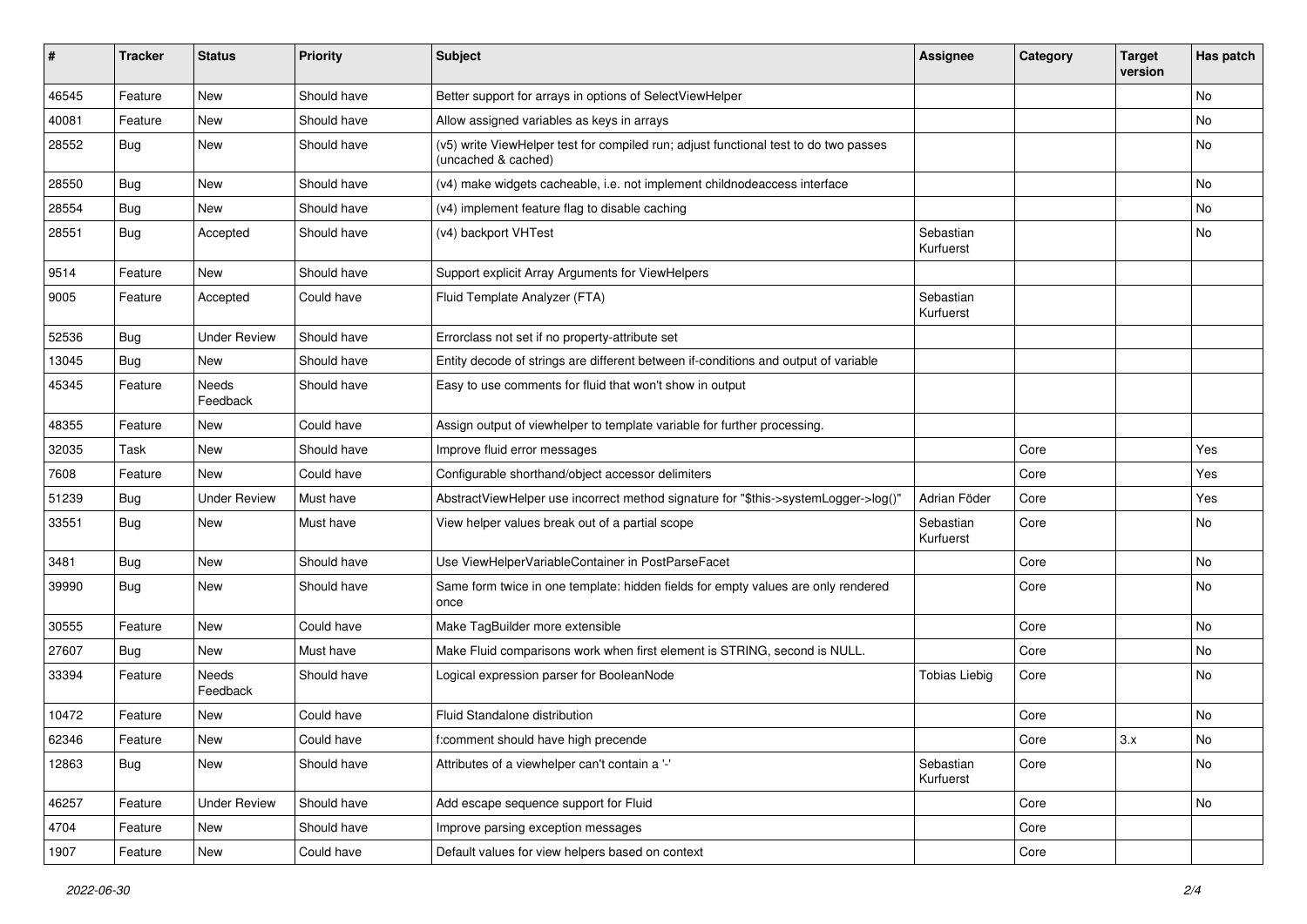| #     | <b>Tracker</b> | <b>Status</b>            | <b>Priority</b>      | <b>Subject</b>                                                                                         | <b>Assignee</b>             | Category           | Target<br>version | Has patch |
|-------|----------------|--------------------------|----------------------|--------------------------------------------------------------------------------------------------------|-----------------------------|--------------------|-------------------|-----------|
| 8989  | Feature        | Needs<br>Feedback        | Could have           | Search path for fluid template files                                                                   |                             | View               |                   | No        |
| 38369 | <b>Bug</b>     | New                      | Must have            | Resource ViewHelpers should not fall back to request package                                           |                             | View               |                   | No        |
| 43072 | Task           | New                      | Should have          | Remove TOKENS for adding templates fallback in Backporter                                              |                             | View               |                   | No        |
| 45394 | Task           | New                      | Should have          | Forwardport Unit test for standalone view                                                              |                             | View               |                   | <b>No</b> |
| 46289 | Bug            | Needs<br>Feedback        | Should have          | Enable Escaping Interceptor in XML request format                                                      |                             | View               | 2.0.1             | No        |
| 60181 | Feature        | New                      | Could have           | Caching mechanism for Fluid Views/Templates                                                            |                             | View               |                   | <b>No</b> |
| 60856 | <b>Bug</b>     | New                      | Must have            | Target attribute not supported by the form viewhelper                                                  |                             | ViewHelpers        |                   | Yes       |
| 58862 | <b>Bug</b>     | Needs<br>Feedback        | Should have          | FormViewHelper doesn't accept NULL as value for \$arguments                                            | <b>Bastian</b><br>Waidelich | ViewHelpers        |                   | Yes       |
| 30937 | Bug            | New                      | Should have          | CropViewHelper stringToTruncate can't be supplied so it can't be easily extended                       |                             | ViewHelpers        |                   | Yes       |
| 34309 | Task           | New                      | Could have           | Unknown ViewHelpers cause exception - should be handled more graceful                                  |                             | ViewHelpers        |                   | No        |
| 10911 | Task           | New                      | Should have          | Tx Fluid ViewHelpers Form AbstractFormViewHelper->renderHiddenIdentityField<br>should be more reliable |                             | <b>ViewHelpers</b> |                   | <b>No</b> |
| 44234 | Bug            | <b>Under Review</b>      | Should have          | selectViewHelper's sorting does not respect locale collation                                           |                             | <b>ViewHelpers</b> | 2.1               | <b>No</b> |
| 65424 | Bug            | <b>Under Review</b>      | Should have          | SelectViewHelper must respect option(Value Label)Field for arrays                                      |                             | <b>ViewHelpers</b> |                   | No        |
| 54195 | Task           | New                      | Should have          | Rename and move FormViewHelper's errorClass value, currently 'f3-form-error'                           | Adrian Föder                | ViewHelpers        |                   | No        |
| 39936 | Feature        | New                      | Should have          | registerTagAttribute should handle default values                                                      |                             | ViewHelpers        |                   | <b>No</b> |
| 34682 | Bug            | Under Review             | Should have          | Radio Button missing checked on validation error                                                       |                             | <b>ViewHelpers</b> |                   | No        |
| 5933  | Feature        | Accepted                 | Should have          | Optional section rendering                                                                             | Sebastian<br>Kurfuerst      | ViewHelpers        |                   | No        |
| 40064 | <b>Bug</b>     | New                      | Must have            | Multiselect is not getting persisted                                                                   |                             | <b>ViewHelpers</b> |                   | <b>No</b> |
| 33628 | <b>Bug</b>     | <b>Needs</b><br>Feedback | Must have            | Multicheckboxes (multiselect) for Collections don't work                                               | Christian Müller            | <b>ViewHelpers</b> |                   | <b>No</b> |
| 40998 | <b>Bug</b>     | Under Review             | Should have          | Missing parent request namespaces in form field name prefix                                            | Sebastian<br>Kurfuerst      | <b>ViewHelpers</b> | 1.1.1             | No        |
| 26658 | Task           | New                      | Won't have this time | Make Form ViewHelpers consistent                                                                       |                             | ViewHelpers        |                   | No        |
| 51100 | Feature        | New                      | Must have            | Links with absolute URI should have the option of URI Scheme                                           |                             | ViewHelpers        |                   | No        |
| 8491  | Task           | Needs<br>Feedback        | Should have          | link.action and uri.action differ in absolute argument                                                 | Karsten<br>Dambekalns       | <b>ViewHelpers</b> |                   | <b>No</b> |
| 59057 | <b>Bug</b>     | Under Review             | Must have            | Hidden empty value fields shoud be disabled when related field is disabled                             | Bastian<br>Waidelich        | <b>ViewHelpers</b> |                   | <b>No</b> |
| 8648  | Bug            | New                      | Should have          | format.crop ViewHelper should support all features of the crop stdWrap function                        |                             | ViewHelpers        |                   | No        |
| 37619 | <b>Bug</b>     | <b>New</b>               | Should have          | Fatal Error when using variable in name attribute of Section ViewHelper                                |                             | <b>ViewHelpers</b> |                   | No        |